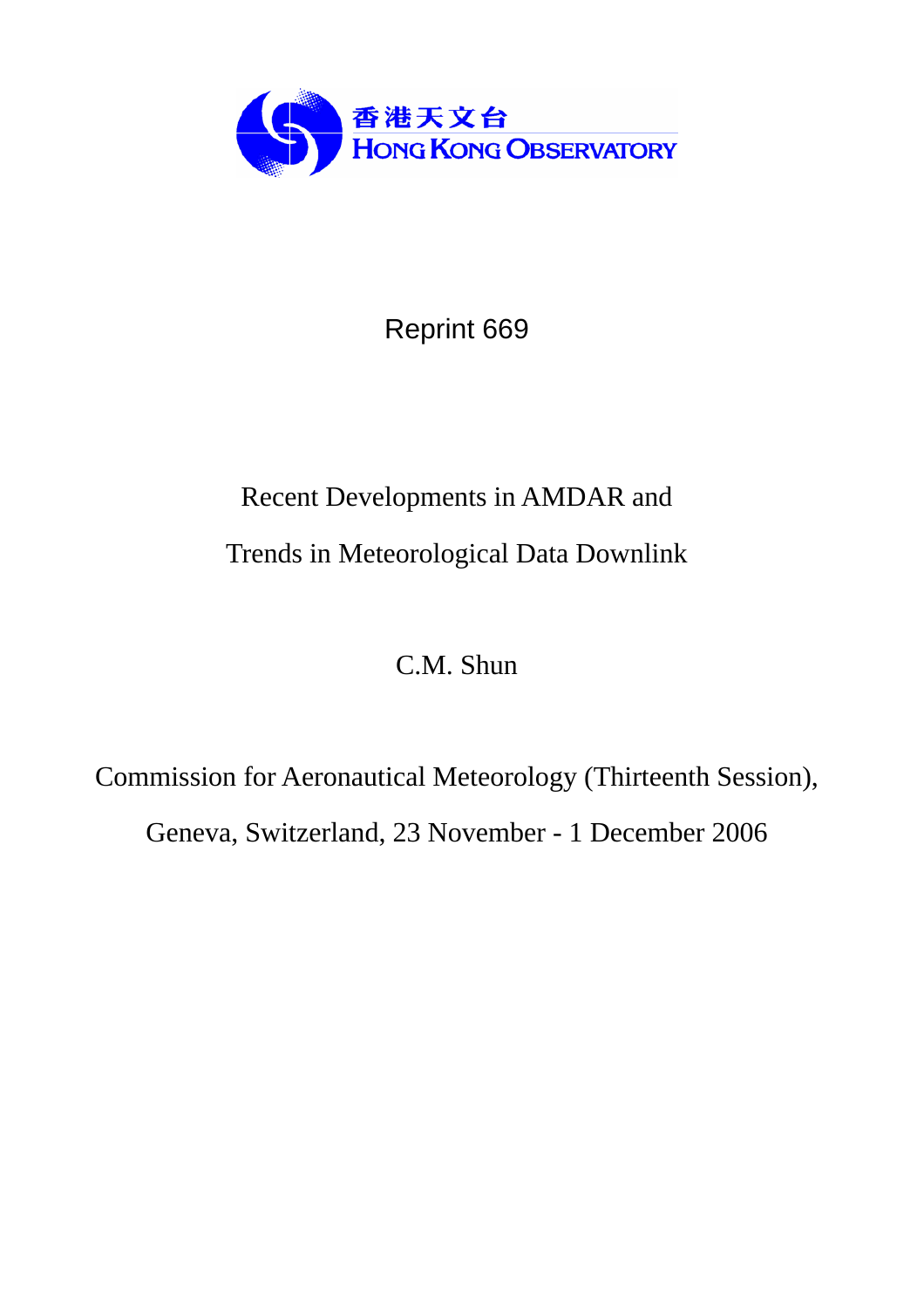Submitted by: Hong Kong, China **COMMISSION FOR AERONAUTICAL METEOROLOGY** Date: 30.X.2006 **THIRTEENTH SESSION Criginal Language:** English Geneva, Switzerland Exercise Agenda Item: 4.2<br>
23 November to 1 December 2006 Agenda Item: 4.2

# **OPAG PROMET REPORTS**

# **RECENT DEVELOPMENTS IN AMDAR AND TRENDS IN METEOROLOGICAL DATA DOWNLINK**

# **PROGRESS/ACTIVITY REPORT**

## **SUMMARY**

**Reference: CAeM-XIII/Doc. 4.2(5)** 

**CONTENT OF DOCUMENT:** 

**Appendix:** 

• Progress/Activity Report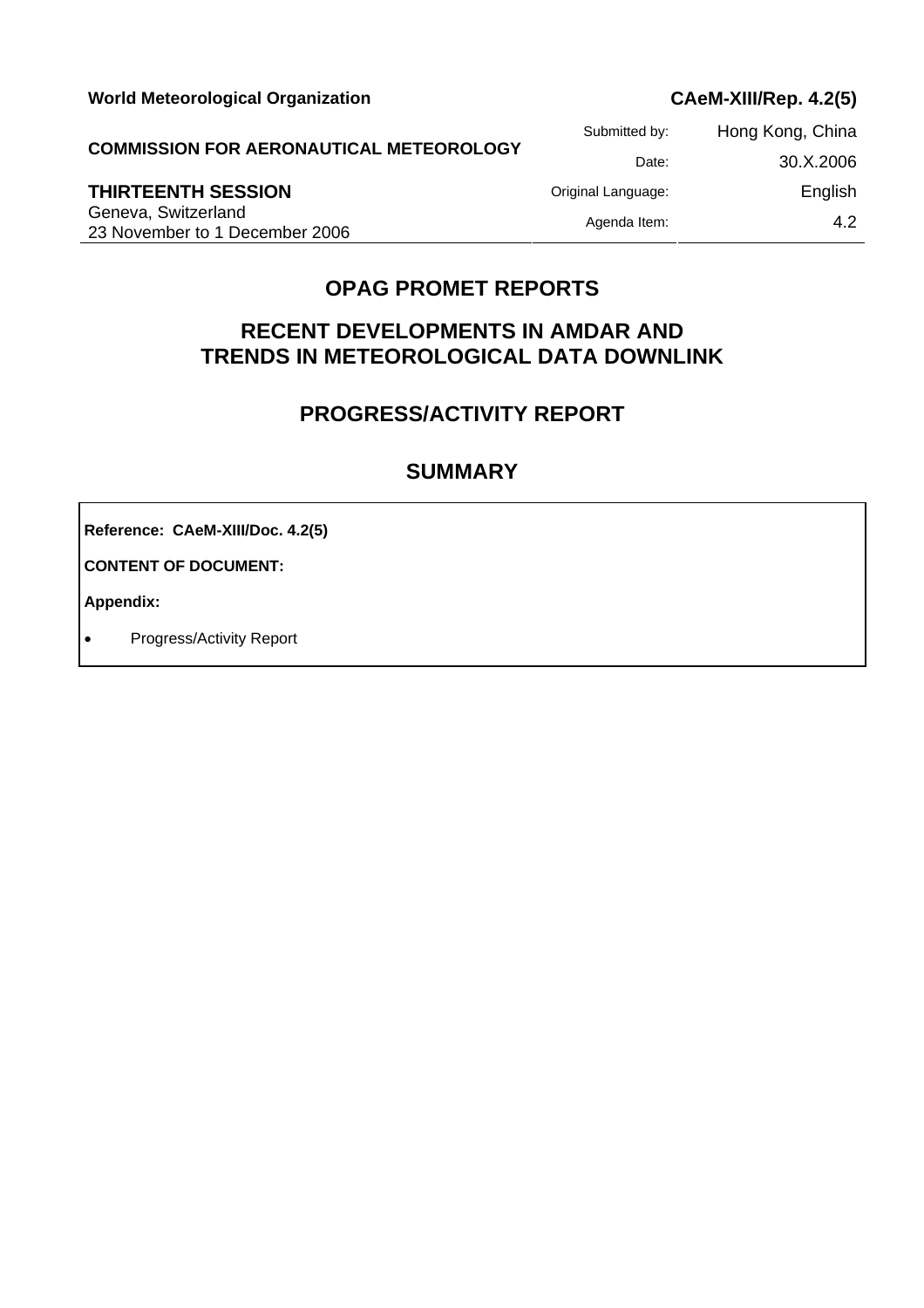# **PROGRESS/ACTIVITY REPORT**

#### **1. INTRODUCTION**

1.1 At CAeM-XII (2002), the Commission was informed about the progress made by Hong Kong, China, in the implementation of an AMDAR programme aiming at increasing the number of upper-air observations in the vicinity of Hong Kong International Airport (HKIA). Hong Kong, China reported that studies carried out at HKIA indicated that AMDAR observations had the potential for detecting low-level wind shear. It was suggested that AMDAR data should be collected at a higher temporal resolution to enable the detection of wind shear. The Commission was requested to approach the AMDAR Panel with a view to studying the feasibility of observations with higher resolution, and considering a pilot project if found feasible.

1.2 This report summarizes the progress made by Hong Kong, China in the application of high-resolution AMDAR data in wind shear reporting and the latest trends in meteorological data downlink.

#### **2. APPLICATION OF AMDAR DATA IN WIND SHEAR REPORTING**

2.1 At present, HKO receives about 1,000 AMDAR weather reports daily directly from its AMDAR fleet of six B747 aircraft of Cathay Pacific Airways. The precision of the wind data is 1 knot for wind speed and 1 degree for wind direction. The frequency of reports during descent is 20 seconds. On ascent, the reports are made at every 4 seconds for the first minute and every 20 seconds for the following 2 minutes.

2.2 In 2005, experiments were conducted in applying the AMDAR observations for lowlevel wind shear reporting at HKIA. Wind shear (i.e. headwind changes of 15 knots or more) experienced by aircraft during the take-off phase was computed from the high-resolution AMDAR reports received and compared with the Flight Data Recorder (FDR) wind data at 1-second resolution recorded on the aircraft (see example in the Annex). The AMDAR wind reports showed good agreement with the FDR data in respect of the altitude and the headwind (along the runway direction). In particular, AMDAR data at 4-second resolution was able to capture the significant headwind variations associated with wind shear events, even though 1-second data would be more useful to capture wind shear events with temporal scale of a few seconds.

2.3 Algorithms to identify changes of headwind of 15 knots or more in the AMDAR wind observations from ascending aircraft had been developed to automatically generate an automatic wind shear report. Since 17 August 2006, such AMDAR wind shear reports had been included in the wind shear warnings on the Automatic Terminal Information Service (ATIS) for HKIA with the same status as the pilot wind shear reports.

## **3. LATEST TRENDS IN METEOROLOGICAL DATA DOWNLINK**

3.1 Apart from the WMO AMDAR programme, there are provisions in the WMO Technical Regulations [C.3.1]/ICAO Annex 3 for suitably equipped aircraft to downlink meteorological data when the automatic dependent surveillance (ADS) is used. In the ICAO Communications/ Navigation/Surveillance and Meteorology Sub-group meetings in the Asia and Pacific regions, proposals were made to extend the meteorological downlink to aircraft equipped with secondary surveillance radar (SSR) Mode S or automatic dependent surveillance – broadcast (ADS-B) datalinks. These proposals are to address the current situation that ADS is not used in areas under surveillance radar coverage. This is especially the case near the terminal areas within which the availability of high-resolution meteorological data will contribute to aviation efficiency (e.g. provision of descent winds to aircraft for fuel conservation application, aircraft sequencing) and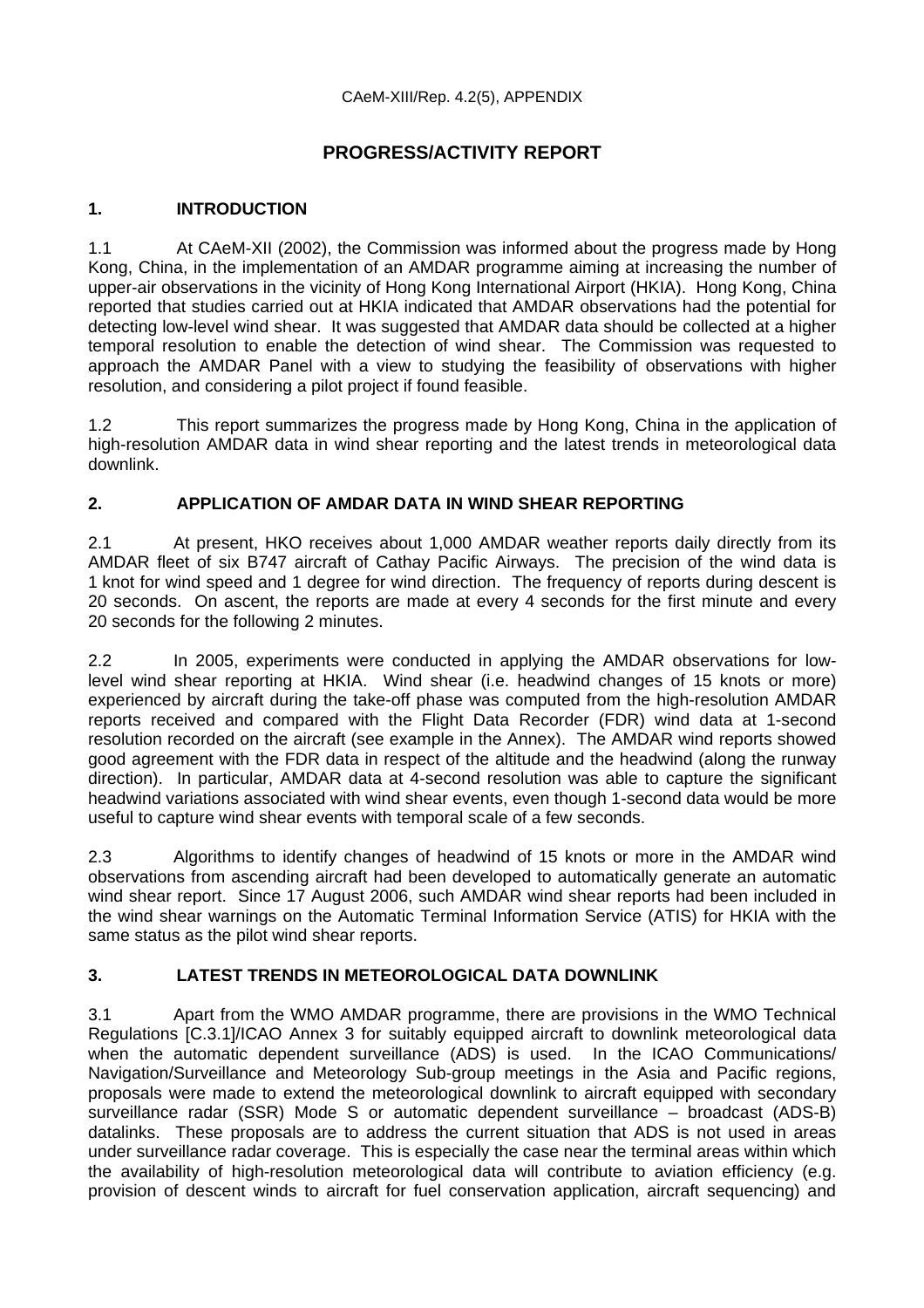safety (e.g. warning of hazardous weather including wind shear). The use of SSR Mode S has been included in Amendment 74 to the WMO Technical Regulations [C.3.1]/ICAO Annex 3. Further development of avionics software onboard aircraft will be required to implement the downlinks following the establishment of the WMO/ICAO provisions.

3.2 It is hoped that with the implementation of automatic air-reporting using SSR Mode S and ADS-B, the WMO and ICAO programmes will complement each other to further increase the availability of upper-air meteorological data for the betterment of aeronautical meteorological services worldwide.

\_\_\_\_\_\_\_\_\_\_

Annex: 1